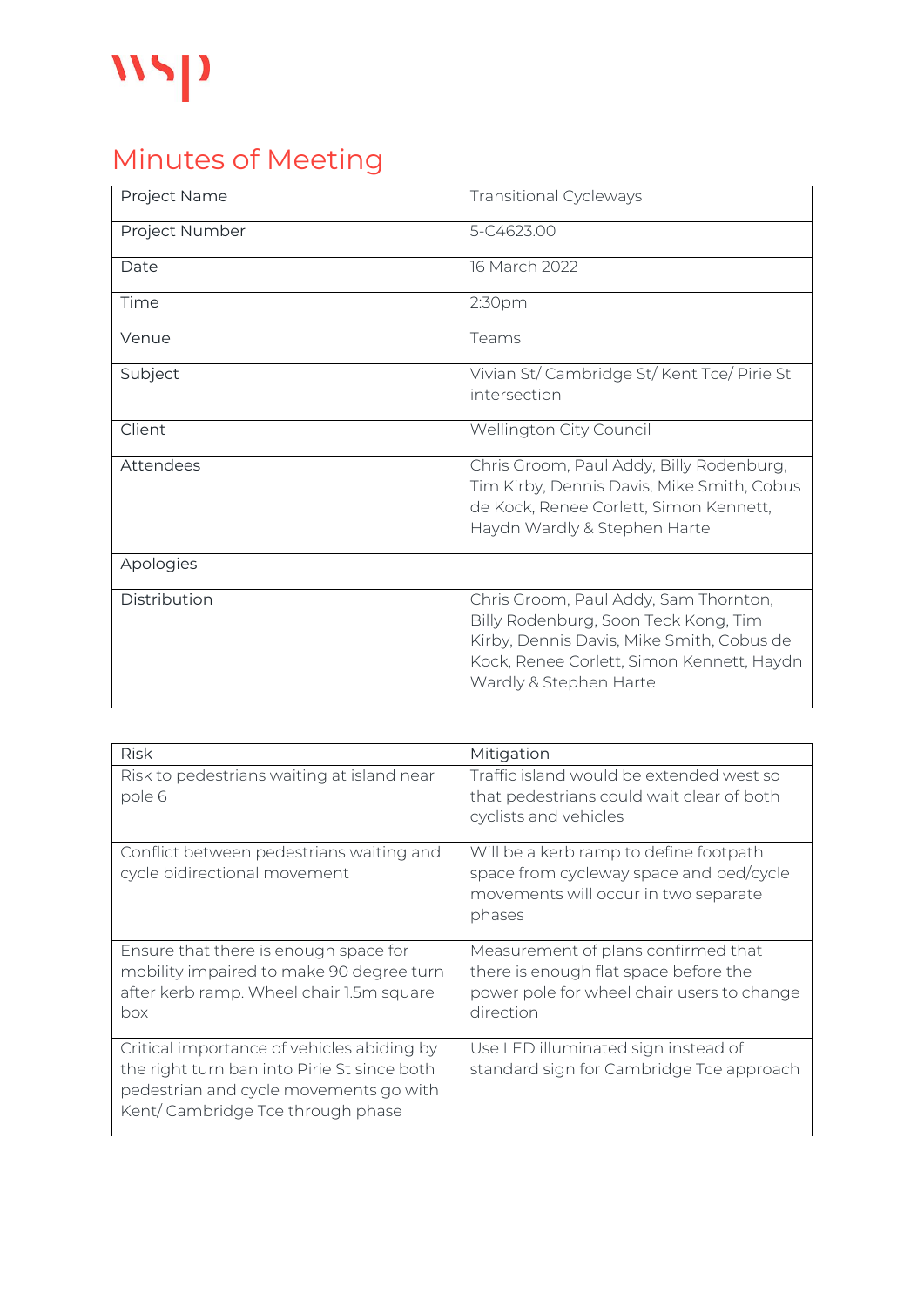## **WSP**

| Sunstrike for traffic going north - less likely<br>to see no right turn sign                                                      | Another reason to use LED illuminated<br>sign. Example is the intersection of Willis                                                                                                            |
|-----------------------------------------------------------------------------------------------------------------------------------|-------------------------------------------------------------------------------------------------------------------------------------------------------------------------------------------------|
|                                                                                                                                   | St/ Ghuznee St                                                                                                                                                                                  |
| Best location for illuminated no right turn<br>sign                                                                               | Locate illuminated signs on poles 1 and 6<br>which are most visible to drivers in outer<br>lane                                                                                                 |
| Risk of cyclists not abiding by no right turn<br>ban and being stuck in the middle of the<br>intersection until the phase changes | Provide a hatched area against the<br>northern side of the central island for a<br>cyclist to wait. A hatch was chosen over a<br>traffic island to avoid stormwater impact                      |
| Closure of u-turn bays putting pressure on<br>signalised intersections                                                            | Acknowledged - in southbound direction<br>u-turning vehicles would need to go<br>around the Basin Reserve. In northbound<br>direction u-turning vehicles would use<br>Elizabeth St intersection |
| Directional three aspect cycle signals not in<br>TCD and still under trial status                                                 | Acknowledged - to follow up with Waka<br>Kotahi about update to TCD. Other RCAs<br>have been using directional three aspect<br>cycle signals                                                    |
| Directional cycle aspects make the cycle<br>aspect smaller and therefore harder to see                                            | Specify directional cycle aspect for green<br>and regular cycle aspects for amber and<br>red aspects                                                                                            |
| No right turn sign for Kent Tce                                                                                                   | Cycleway would not change the layout for<br>Kent Tce from current and therefore to<br>retain existing standard no right turn sign                                                               |
| Straighten up walk lines to avoid bend in<br>pedestrian crossing                                                                  | To update civil works plans                                                                                                                                                                     |
| Lack of direction for vehicles turning right<br>out of Pirie St                                                                   | Extend island which contains pole 6<br>further south to provide edge for vehicles<br>to follow around                                                                                           |
| Lack of formal cycle crossing into Pirie St<br>means that cyclists may use pedestrian<br>crossing                                 | Acknowledged - is low volume movement<br>and in other locations pedestrian crossings<br>have been used as second tier crossings                                                                 |
| Short Pirie St phase resulting in cars<br>overtaking on Pirie St approach lane                                                    | Acknowledged as an existing issue - two<br>exit lanes with one approach lane means<br>that there is space for overtake but we<br>would not be encouraging this                                  |
| Backing boards for cycle lanterns whether<br>combined or separate to vehicle lantern                                              | To have two separate backing boardings to<br>keep the cycle and vehicle lanterns<br>separate                                                                                                    |
| Pole 14 too close to kerbline - risk of being<br>hit by turning vehicles                                                          | To shift pole 14 to be 1m from kerbline                                                                                                                                                         |